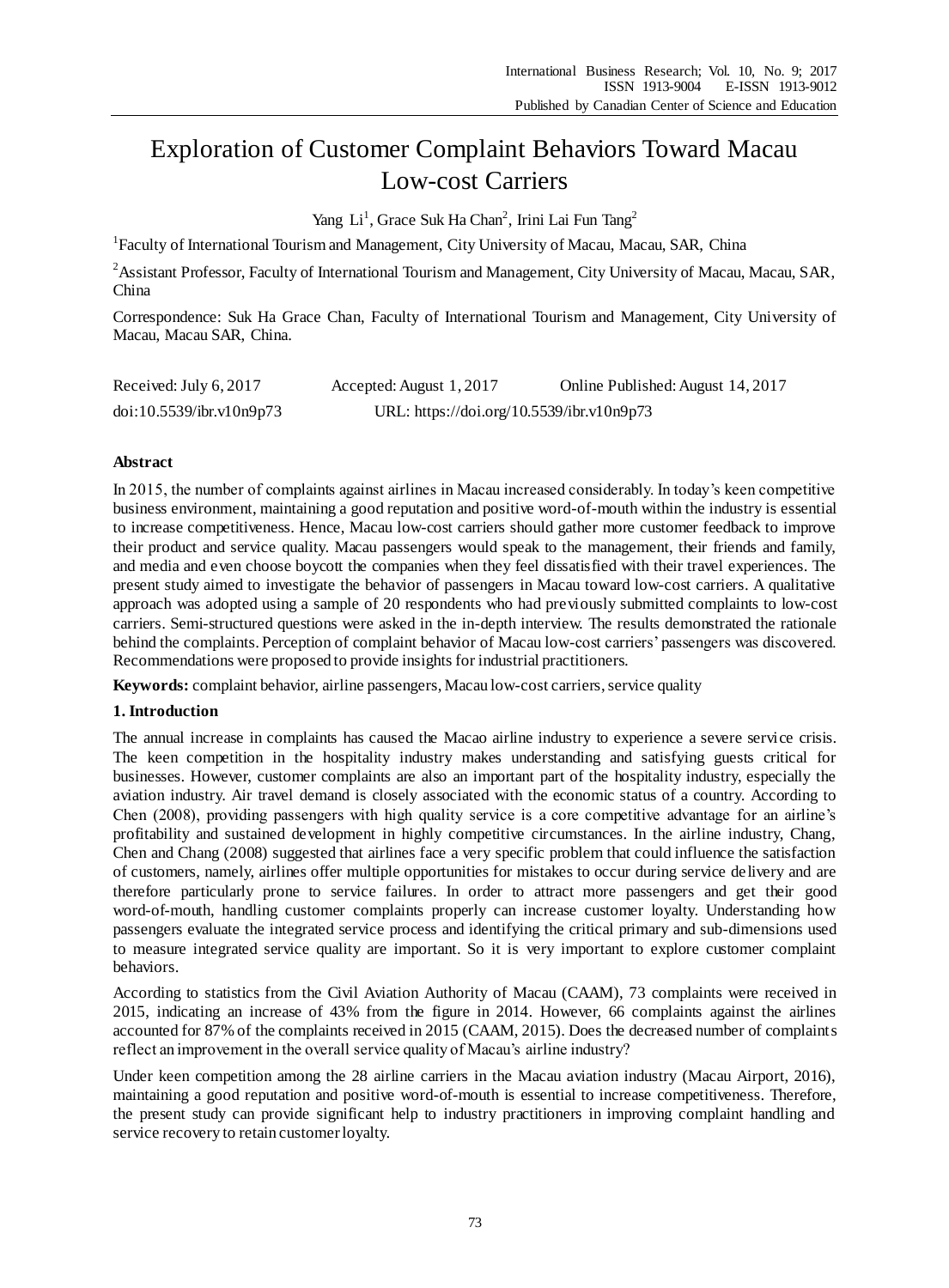| <b>Local Airlines</b> |                     |                | <b>Foreign Airlines</b> |                 |                |                | <b>Others</b> (non-aviation |                   |                       |                 |                |                     |                    |
|-----------------------|---------------------|----------------|-------------------------|-----------------|----------------|----------------|-----------------------------|-------------------|-----------------------|-----------------|----------------|---------------------|--------------------|
| <b>Staff</b>          | Services /          | <b>Denied</b>  | <b>Flight Delay /</b>   | <b>Aviation</b> | Lost/          | <b>Staff</b>   | Services/                   | <b>Denied</b>     | <b>Flight Delay/</b>  | <b>Aviation</b> | Lost /         | <b>Facilities</b> / | <b>Immigration</b> |
|                       | <b>Facilities</b> / | boarding       | <b>Cancellation</b> /   | <b>Safety</b>   | <b>Damaged</b> |                | <b>Facilities</b>           | boarding          | Cancellation/         | <b>Safety</b>   | <b>Damaged</b> | <b>Services</b>     |                    |
|                       | <b>Operation</b>    |                | <b>Assistance and</b>   |                 | of Articles    |                | <b>Operations</b>           |                   | <b>Assistance and</b> |                 | of Articles    | surroundin          |                    |
|                       |                     |                | Compensation            |                 |                |                |                             |                   | Compensation          |                 |                | g Airport           |                    |
|                       |                     |                |                         |                 |                |                |                             |                   |                       |                 |                |                     |                    |
| $\bf{0}$              | $\bf{0}$            | $\bf{0}$       | $\bf{0}$                | $\bf{0}$        | $\bf{0}$       | $\bf{0}$       | $\bf{0}$                    | $\bf{0}$          |                       | $\bf{0}$        | $\bf{0}$       | $\bf{0}$            | $\bf{0}$           |
| $\bf{0}$              |                     | $\bf{0}$       | 0                       | $\bf{0}$        | $\bf{0}$       | $\bf{0}$       | $\bf{0}$                    | $\bf{0}$          | $\bf{0}$              | $\bf{0}$        | $\bf{0}$       | $\bf{0}$            | $\bf{0}$           |
| $\bf{0}$              | 0                   | $\bf{0}$       | o                       | $\bf{0}$        | $\bf{0}$       | $\bf{0}$       | $\bf{0}$                    | $\mathbf{0}$      | $\bf{0}$              | $\bf{0}$        | $\bf{0}$       |                     |                    |
|                       | 3                   | $\bf{0}$       |                         |                 | $\bf{0}$       | $\bf{0}$       |                             | $\bf{0}$          | $\bf{0}$              | $\bf{0}$        | $\bf{0}$       | $\bf{0}$            | $\bf{0}$           |
| $\bf{0}$              | $\overline{c}$      | $\bf{0}$       |                         |                 | $\bf{0}$       | $\bf{0}$       | $\overline{2}$              | $\bf{0}$          | $\bf{0}$              |                 | $\bf{0}$       | $\bf{0}$            |                    |
| $\bf{0}$              |                     | $\bf{0}$       |                         | $\bf{0}$        |                | $\overline{2}$ | $\overline{4}$              | $\mathbf{\Omega}$ | $\bf{0}$              | $\bf{0}$        |                | $\bf{0}$            | $\bf{0}$           |
|                       | 4                   | $\bf{0}$       | 5                       | $\bf{0}$        |                | 2              | $\overline{4}$              | $\bf{0}$          | 2                     | $\bf{0}$        |                |                     | $\bf{0}$           |
|                       | 7                   |                | 13                      | $\bf{0}$        | $\bf{0}$       | $\bf{0}$       | 4                           | $\bf{0}$          | 4                     | $\bf{0}$        |                |                     |                    |
| $\overline{2}$        | 8                   |                | 17                      | $\bf{0}$        | $\bf{0}$       | $\bf{0}$       | $\overline{4}$              | 3                 | 4                     | $\bf{0}$        |                |                     |                    |
|                       | $\overline{7}$      | 3              | 9                       | $\bf{0}$        | $\bf{0}$       | 4              | $\overline{2}$              | $\mathbf{\Omega}$ | 6                     |                 | 2              | $\bf{0}$            | $\bf{0}$           |
| h                     | 6                   | $\bf{0}$       | 13                      |                 | $\bf{0}$       | $\bf{0}$       | 5                           |                   | $\overline{7}$        |                 | $\bf{0}$       | $\bf{0}$            | $\bf{0}$           |
| $\bf{0}$              |                     |                | π                       | $\bf{0}$        | $\bf{0}$       | $\bf{0}$       | $\overline{2}$              | $\overline{2}$    | 5                     | 2               | $\overline{2}$ | $\bf{0}$            | $\bf{0}$           |
|                       | 3                   | $\bf{0}$       | 12                      | $\bf{0}$        | $\bf{0}$       |                | $\mathbf{Q}$                | 6                 | 8                     | $\bf{0}$        |                | $\bf{0}$            | $\bf{0}$           |
| 4                     | 9                   | $\overline{2}$ | π                       | $\bf{0}$        | $\bf{0}$       | $\overline{2}$ | 9                           | 5                 | 5                     | $\bf{0}$        | $\bf{0}$       |                     | $\bf{0}$           |
| 3                     | 15                  | 3              | 8                       |                 | $\bf{0}$       | $\overline{c}$ | 26                          | $\mathcal{L}$     | 5                     | $\bf{0}$        |                | $\bf{0}$            | $\bf{0}$           |
| 16                    | 67                  | 11             | 96                      | 4               | $\mathbf{2}$   | 13             | 72                          | 23                | 47                    | 5               | 10             | 5                   | 4                  |

#### Table 1. Complaints Against the Macau Airline Industry (2001–2015)

#### Source: Civil Aviation Authority of Macau, 2016

Previous scholars have identified customer behavior in the other countries. However, few studies have focused on customer behavior in Macau hospitality industry. No research has focused on customer behavior in the Macau airline industry. Several studies have identified complaint behavior in the airline industry, particularly low-cost airlines. Therefore, the present study attempted to fill the gaps in studies on customer complaint behavior toward Macau low-cost carriers. Therefore, this research has the following objectives:

Objective 1: To examine customers' perception toward complaint behavior in the service industry

Objective 2: To investigate customers' complaint behavior against low-cost carriers.

Objective 3: To formulate recommendations to aid managers of low-cost carriers in devising policies to improve complaint handling and service recovery.

# **2. Literature Overview**

# *2.1 Low-cost and Full-service Carriers*

Low-cost carriers have reshaped the competitive environment within liberalized markets and have made significant impact in the world's domestic passenger markets, which were previously controlled largely by full service network carriers. Figure1 provides a summary of the main differentiating characteristics between the present network carriers and no-frills scheduled airlines. The European and American governments liberalized air rights and imposed deregulation, allowing airlines to choose whichever market they want to serve within the USA or the E.U. A number of low-cost airlines operate routes that originate or end at a major airport, but will only do so if the route will be profitable. If the route turns out to be unprofitable, the low-cost carrier ceases service to the market in question. Low-cost carriers attract passengers from full-service carriers, and thus offer competition, causing reduction in the load factor and profits of full-service carriers. Full-service carriers cannot easily withdraw from a market even if the market is not very profitable, because withdrawing will affect the entire network. A full-service carrier's link between a hub airport and spoke airport serves many different (indirect) markets. If the route is closed because the load factor decreased due to competition on the market between the hub and spoke airports and passengers, then, profit in all other markets within the network will also be lost (Pels, 2008).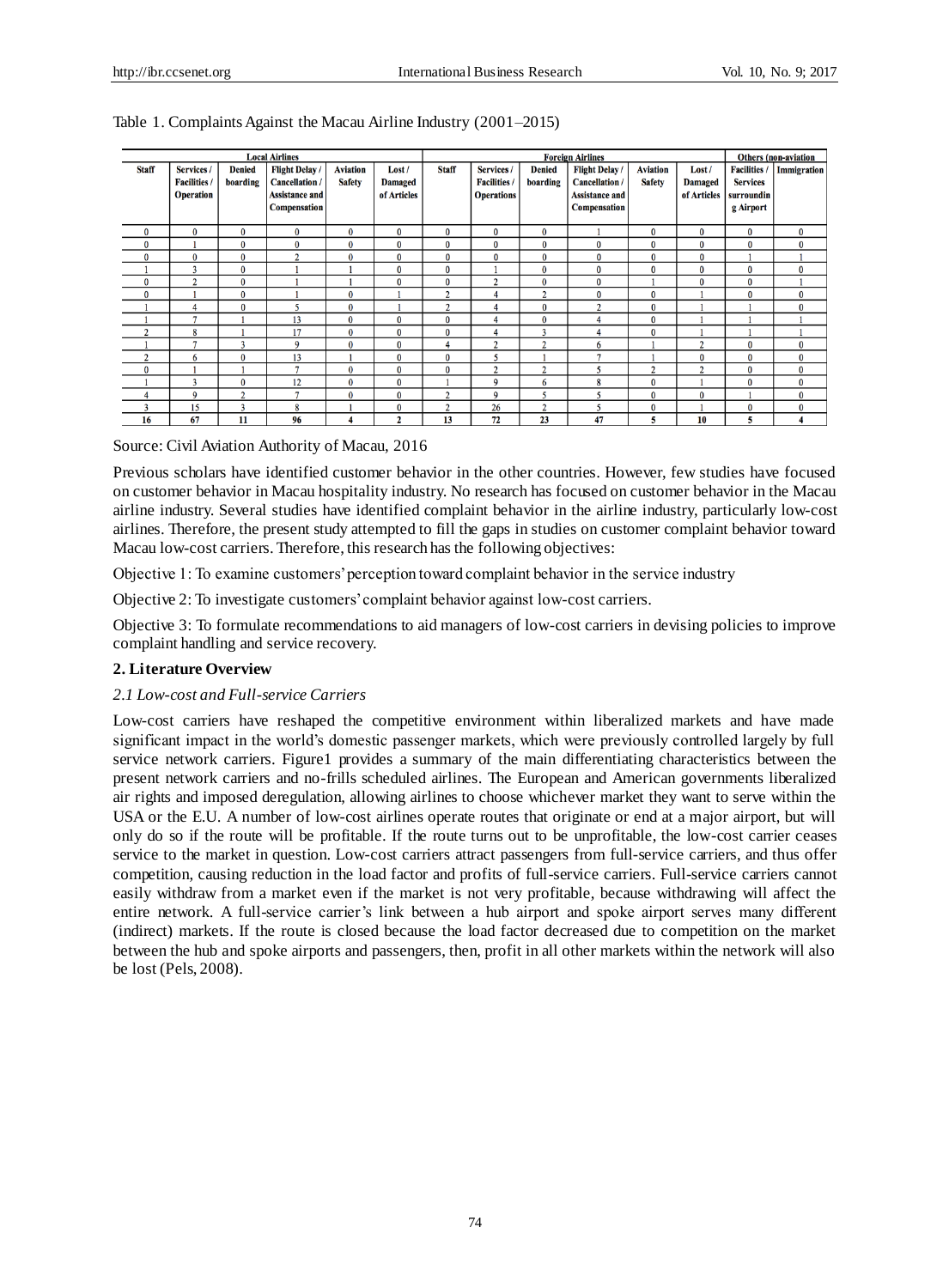| Product features       | Low cost carrier            | Full service carrier                      |
|------------------------|-----------------------------|-------------------------------------------|
| <b>Brand</b>           | One brand: low fare         | Brand extensions: fare + service          |
| Fares                  | Simplified: fare structure  | Complex fare: $structure + yield$ mgt     |
| <b>Distribution</b>    | Online and direct booking   | Online, direct, travel agent              |
| Check-in               | <b>Ticketless</b>           | Ticketless, IATA ticket contract          |
| Airports               | Secondary (mostly)          | Primary                                   |
| Connections            | Point-to-point              | Interlining, code share, global alliances |
| Class segmentation     | One class (high density)    | Two class (dilution of seating capacity)  |
| Inflight               | Pay for amenities           | Complementary extras                      |
| Aircraft utilisation   | Very high                   | Medium to high: union contracts           |
| Turnaround time        | 25 min turnarounds          | Low turnaround: congestion/labour         |
| Product                | One product: low fare       | Multiple integrated products              |
| Ancillary revenue      | Advertising, on-board sales | Focus on the primary product              |
| Aircraft               | Single type: commonality    | Multiple types: scheduling complexities   |
| Seating                | Small pitch, no assignment  | Generous pitch, offers seat assignment    |
| Customer service       | Generally under performs    | Full service, offers reliability          |
| Operational activities | Focus on core (flying)      | Extensions: e.g., maintenance, cargo      |

Figure 1. Product features of low-cost and full-service carriers

# Source: O'Connell & Williams, 2005

#### *2.2 Customer Complaint Behavior in the Airline Industry*

Airlines are an important service industry and interaction among service providers and seekers increases the chances of failure at each step of the service delivery process. Gupta and Sharma (2015) examined the effect of demographic variables on consumer complaint intent. Service failures are unpreventable in core service sectors such as the airline industry. The reason for these failures can be the service delivery system, employee response to customer needs and requests, and unprompted and unsolicited employee actions (Bitner, Booms &Tetreault, 1990). Chang, Chen and Chang (2008) suggested that airlines face a very specific problem that could influence the satisfaction of customers, namely, airlines offer multiple opportunities for mistakes to occur during service delivery and are therefore particularly prone to service failures. A number of internal mistakes or external disruptions could cause customers to experience service failure.

#### *2.3 Customer Complaint Behavior*

The study of customer complaint behavior began in the 1970s, influenced mainly by Western consumer supremacy, and has been the focus of international academic circles of service management (Day  $\&$  London, 1977; Jacoby&Jaccard, 1981). Motivations of customer complaints are mainly dissatisfaction, clarification of problems and responsibilities, maintenance of rights and apologies, and a degree of compensation from service providers. Depending on the motive of the customer, Day (1981) divides customer complaint into three categories: (1) seeking compensation, that is, the customer directly or indirectly demands a specific compensation from the seller, (2) emotional and not for compensation, such as to persuade family and friends not to buy, and (3) individual boycott, that is, refusing to buy a brand of products.

Singh (1988) also divides complaints into three categories: voice, third party, and private customer complaint behaviors, according to the object of complaint.

Singh (1990) focuses on dissatisfied customers and proposed behaviors such as complaints, leaving negative word-of-mouth into three variables:(1) complaints on the likelihood of success; (2) the value of complaints, that is, customers complain about the cost and benefits; and (3) personal factors (product knowledge, consumer rights, quality and satisfaction regarding the degree of awareness, and complaint pipeline).

# *2.4 Proposed Factor Structure for Airline Services*

Service quality is an overall concept consisting of four primary dimensions regarding quality: interaction, physical environment, outcome, and access. The four primary dimensions are consistent with previous research (Brady & Cronin, 2001; Chen, Lee, Chen, & Huang, 2011; Rust & Oliver, 1994). Each primary dimension has its own sub-dimensions. Following Brady and Cronin (2001), the sub-dimensions are as follows. For interaction quality: conduct, expertise, and problem-solving. For physical environment quality: cleanliness, comfort, tangibles, and safety and security; for outcome quality: valence and waiting time. For access quality: information and convenience. The first dimension, interaction quality, is referred to as the interpersonal interface between service providers and customers which take place during service delivery (Brady & Cronin, 2001). The second primary dimensions of service, namely, physical environment quality, has been investigated since the beginning of the 1970s (Kotler, 1973) for its environmental influence on customer behavior. Elliott, Hall, and Stiles (1992) refer to physical environment quality as the physical features of the service production process. The third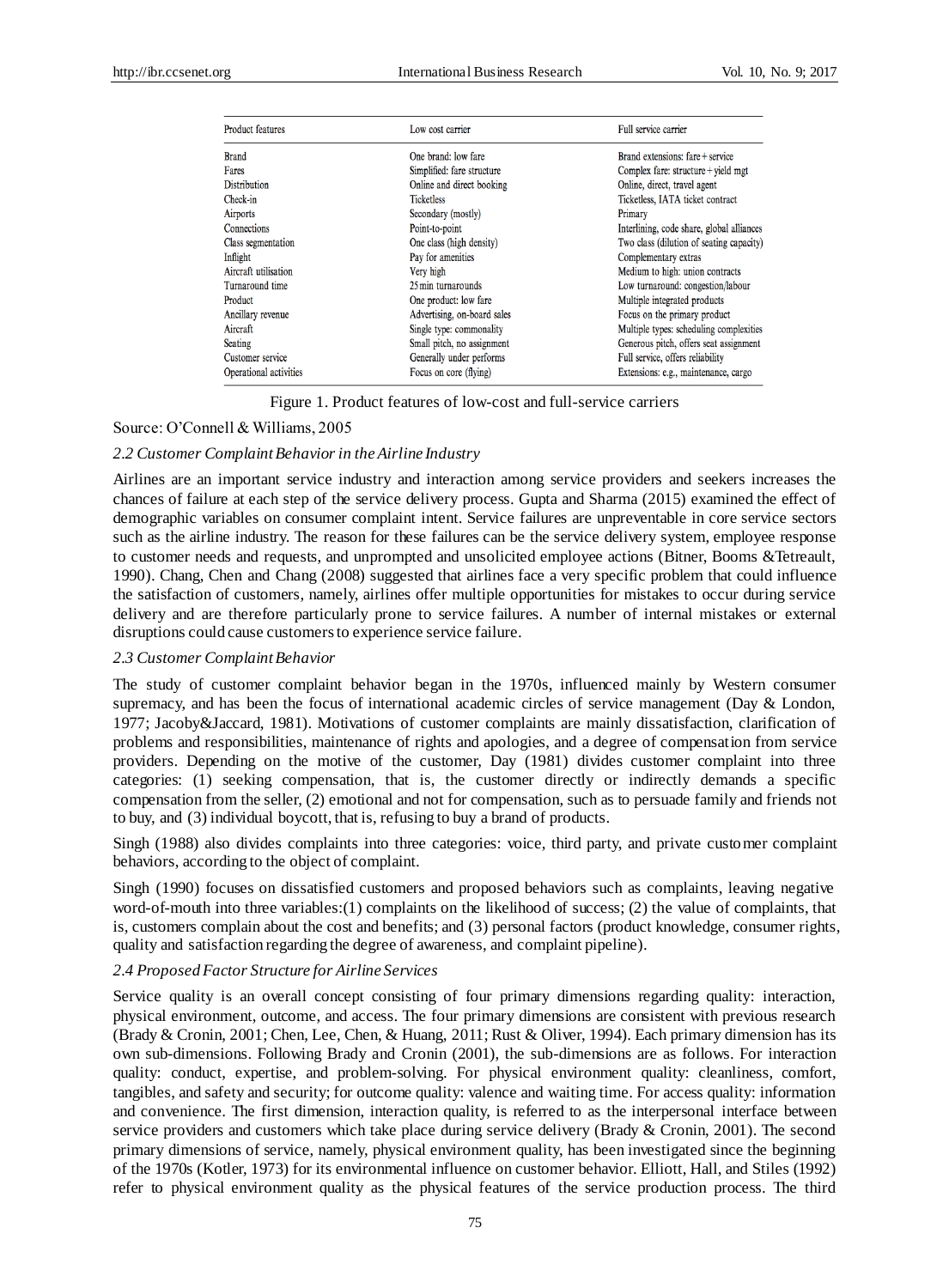primary dimension, outcome quality, focuses on the outcome of the service and indicates what customers gain from the service; in other words, whether outcome quality satisfies customers' needs and wants (McDougall & Levesque, 1994; Rust & Oliver, 1994). The last primary dimension, access quality, refers to the ease and speed with which people reach their desired locations (Shonk & Chelladurai, 2008). Parasuraman et al. (1985) indicate that access quality is one of the most important attributes of service quality.

# *2.5 Performance, Fairness, and Response Theories*

# 2.5.1 Performance Theories

The treatment of the topic will be succinct because the disconfirmation paradigm has recently been discussed in detail (Oliver & DeSarbo, 1988; Tse & Wilton, 1988), According to this paradigm, satisfaction is an outcome of a process consisting of the following steps. Prior to an exchange, consumers hold attribute norms or form attribute performance expectations. As the product is used or service is rendered, the consumer compares their perceptions of performance to these standards. Performance above the standard has been termed positive disconfirmation, while performance below is referred to as negative disconfirmation. The degree of incremental (dis)satisfaction is a direct function of positive (negative) disconfirmation.

# 2.5.2 Fairness Theory

Previous studies have used justice theories to explain the connection between feelings of dissatisfaction and customers' decisions to complain (Harris, Thomas, & Williams 2013). In the context of the model, equity theory works well because a cost–benefit calculation (ratio of outcomes to inputs) is included to explain consumer dissatisfaction resulting from service failures or poor quality. Hence, even if the customer's complaint is successful and results in a full refund, for example, inequity could result in the effort required to lodge the complaint outweighing the benefit from its resolution. What's more, the effort needed to involve official third parties produces inequity because despite the effort being successful, the customer had to exert a significant amount of additional effort to complain to the third party, and often the third party, not the company, gets credit for resolving the problem (Cronin & Fox 2010).

Tax et al. (1998, p. 62) proposed a three dimensional concept of justice: distributive (dealing with decision outcomes), procedural (dealing with decision-making procedures) and interactional (dealing with interpersonal behavior in the enactment of procedure and delivery of outcomes). Justice theory provides a comprehensive framework for understanding the complaint process (Tax & Brown, 1998). Paying attention to consider the three dimensions involved is very important to avoid focusing exclusively on one dimension. A common agreement on which dimension of justice has the largest impact on consumers does not exist (Blodgett, Hill & Tax, 1997, p. 198–199; Kau & Loh, 2006, p. 107).

# 2.5.3 Response Theory

The study of consumer complaints is particularly focused on alternative choices for dissatisfied customers, and emphasizes that public complaints are an alternative to less frequent use, which has an adverse effect on all subjects. On the contrary, "an increase in the rates at which consumers voice complaints could benefit individual consumers, businesses and society as a whole" (Best & Andreasen, 1977, p. 730). Less attention has been given to real complaints, mechanisms involved and organizational response (Resnik, Gnauck &Aldrich, 1977; Gilly, 1987; Hsieh, Thomas & Rotem, 2005, p. 309). Dissatisfied consumers who do not complain and complainers who do not receive a satisfactory redress determine what is defined as "residual dissatisfaction" (Andreasen, 1988, p. 687).

When dissatisfied consumers decide to complain, they are providing companies a second opportunity. Only when customers, through direct complaint, are looking for redress, apology, and psychological benefits will it be possible to transform their dissatisfaction into "a second, post-complaining, level of satisfaction or 'secondary satisfaction" (Oliver, 1987, p. 218).

However, complaint management seems to have two sides: on the one hand, it is a good opportunity to attract former customers; on the other hand, poor complaint management procedures can drive customers away forever. An interesting and challenging management of complaints, the company can understand the answers given and repurchase behavior in the future, but how the dissatisfied consumers perceived the satisfied or not, therefore, repurchase intention aware, to be completely unknown. Once customers have complained about a product or service and complaint management has been satisfactory, their behavior and attitude can change. Customers can decide to patronize the product or reuse the service provider.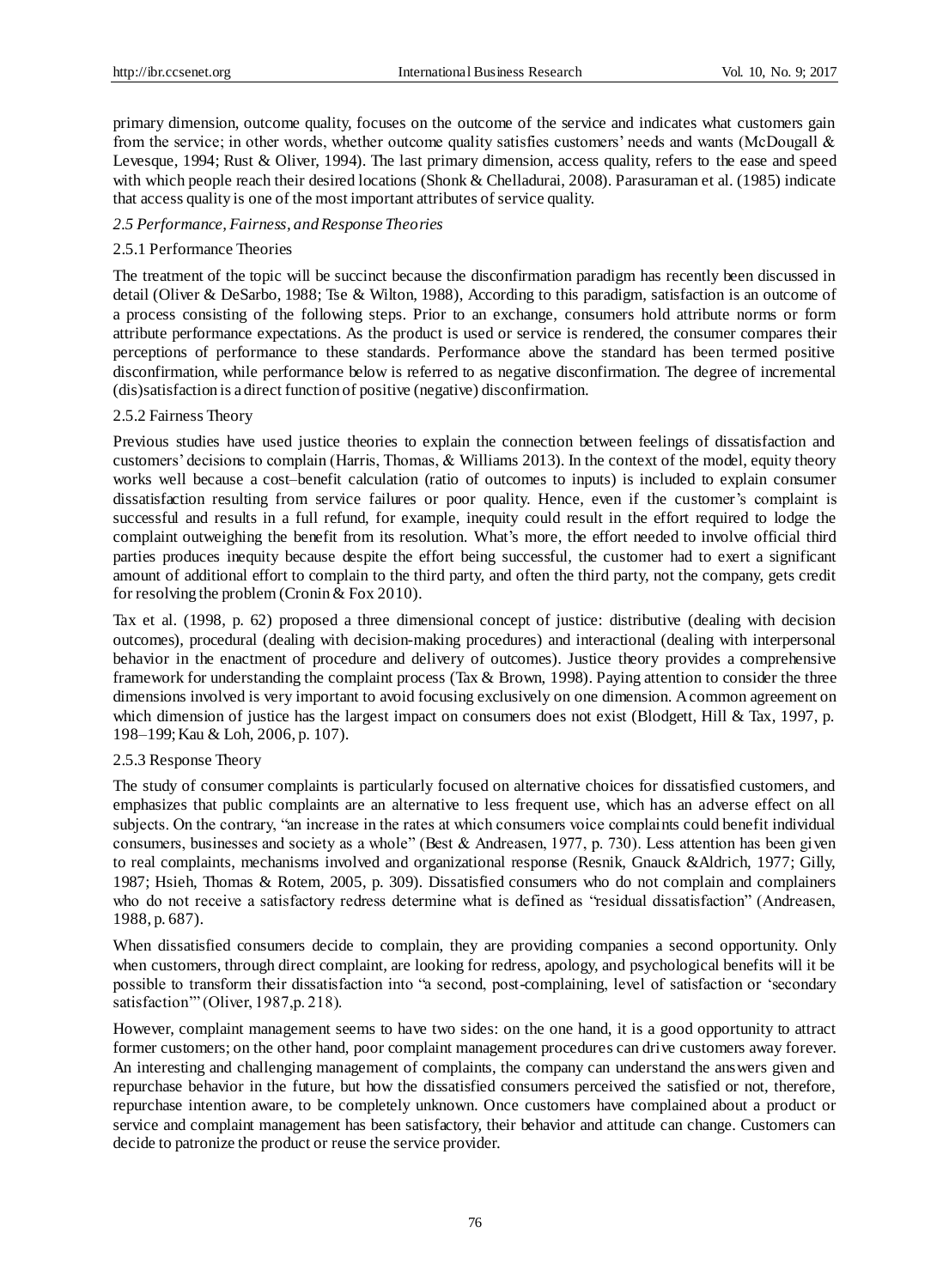#### *2.6 Conceptual Model*

According to Tax and Brown (1998), around 10% of dissatisfied customers actually lodge a formal complaint; the majority ''are dissatisfied with the way companies resolve their complaints''. The present study uses the model formulated by Day and Landon (1977). They presented a two-level hierarchical classification of consumer actions under dissatisfaction. The first level is divided into taking some actions and taking no action, and the second level separates public from private actions. Public actions comprise seeking redress directly from the seller, complaining to public or private agencies, such as a consumer organization, or taking legal actions. Typical private actions include boycotting the seller or manufacturer and warning friends and relatives (see Figure 2). Their conceptualization delineates circumstances leading to consumer dissatisfaction, a broad typology of complaint behavior, factors influencing complaint behavior and a preliminary decision model of complaint behavior.



Figure 2. Taxonomy of Customer Complaint Behavior

Source: Day & London, 1977.

#### **3. Methodology**

In this study, purposive sampling was adopted in the in-depth interviews. This method refers to the selection of units based on personal judgment rather than randomization (Sara, 2009). Purposive sampling aims to maximize the depth and richness of the data to address the research question (Kuzel, 1999; Dicicco-Bloom and Crabtree, 2006). An in-depth interview provides rich and in-depth information on experiences on the issue (Dicicco-Bloom and Crabtree, 2006). Purposive sampling also ensures that different characteristics of interviewees are included in the research (Sara, 2009) to provide a wide range of information for analysis.

In grounded theory studies, 25 to 30 participants interviewed in-depth is the minimum sample size required to reach saturation and redundancy (Dworkin, 2012). Using a small sample size ensures that the research is rich in constituencies and represents diversity (Ritchie and Lewis, 2003). We conducted interviews on 20 participants who met the following criteria.

A qualitative in-depth interview approach was to investigate customer complaint behavior toward low-cost carriers in Macau. The purpose of the in-depth interviews was to explore the experience of interviewers and the meaning they make out of that experience (Seidman, 1998; Elad & Brashear, 2012). The approach helped reveal and solve unforeseen problems encountered in the industry (Jennings, 2001). The interview followed a semi-structured format with open-ended questions. The semi-structured interview is widely used because it is flexible, accessible, and intelligible. More importantly, interviews are capable of disclosing important and often hidden behaviors (Qu & Dumay, 2011). Open-ended questions establish areas to be explored while allowing interviewers to take any direction (Elad & Brashear, 2012). Interviews are a descriptive form of research designed to collect evidence to determine the "why" or "how" questions on single or multiple cases (Yin, 1994; Hyde, 2000). "Thick descriptions" are provided (Geertz, 1973; Sandy, 1979; Woodside & Wilson, 2003; Elad & Brashear, 2012) in investigating complaint behavior using the conceptual model. A pilot test was conducted in January 2017 to ensure that the interviewees understood the questions. Questions were reviewed and revised after the pilot test. Consent forms and emails were sent in early February 2017 to ensure that the respondents understood the context and rationale of the research.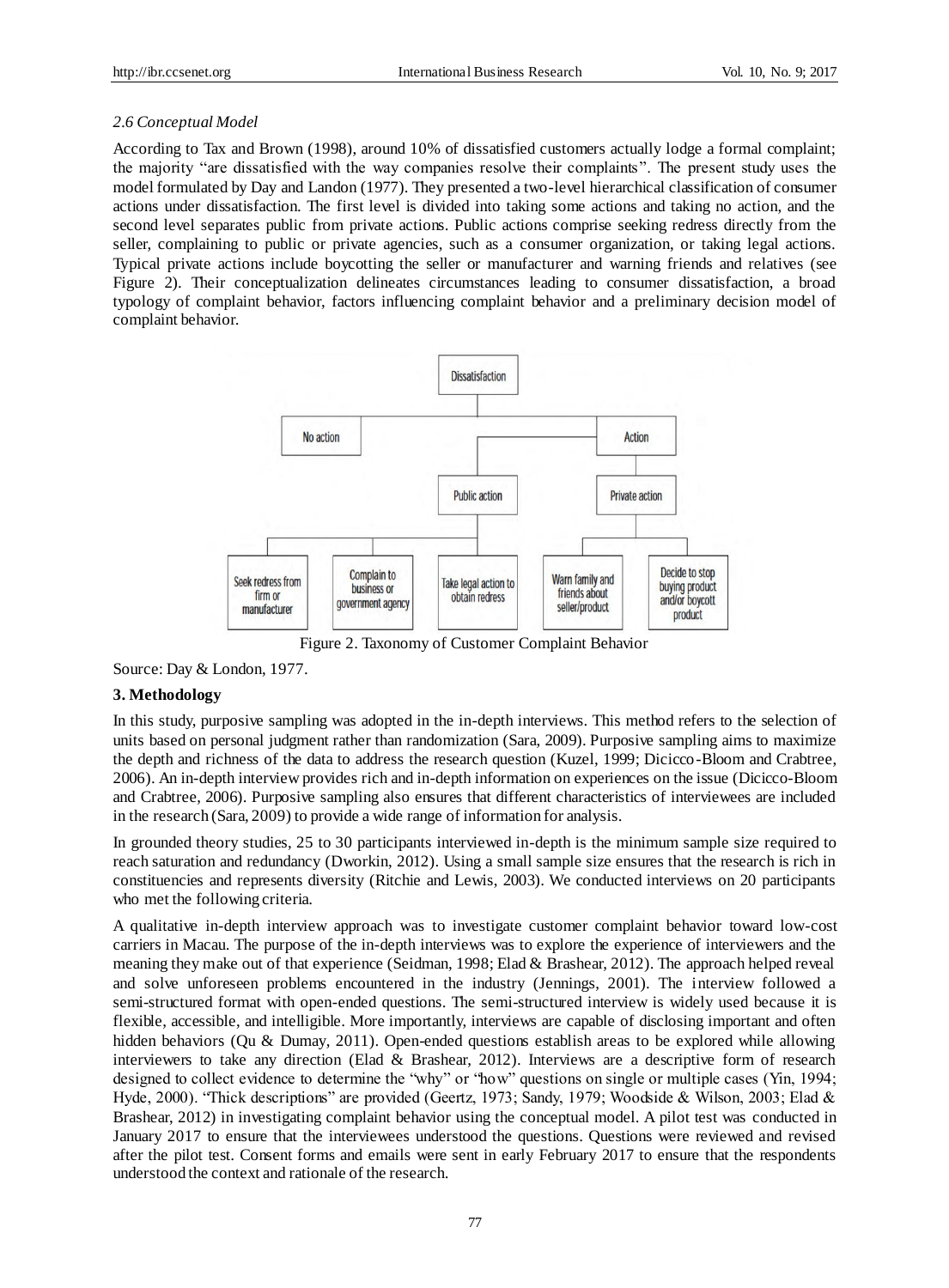The interview questions are as follows:

- 1. How do you file a complaint against low-cost carriers?
- 2. What did you do when you felt dissatisfied with the products or service?
- 3. What do you expect to gain if you are not satisfied with the service or products of the low-cost carriers?

Content analysis was used in this study. According to Berg (2001), content analysis uses raw data read for the purpose of familiarity and coding preparation, followed by code frames. 'Codes' are tags or labels used to assign units of meaning of descriptive or inferential information compiled during a study (Miles & Huberman, 1994). Content is coded at two levels: manifest (related to visible, surface content that provides ideas of a certain magnitude) and latent (related to the structural meaning conveyed by the data to seek underlying meaning). In the present study, latent content was assessed to examine the hidden meanings within the interview transcripts.

Data analysis follows several coding steps. In inductive coding, the researcher pays attention to what the interviewee or data convey and seeks insights into the information in the proper context and setting of the script. In contrast, deductive coding uses a top-down approach involving the application of explicit categories to identify and record data content, thereby avoiding prejudgment. The codes are compared with the findings and converted into coding frames, which are then used to code the data again and categorize them according to theme.

The coding results of the present study are displayed as different categories across the theme charts. MS Excel was used to present the data. The accounts separately displayed the results of the sorted data as collected from the interviewees.

Domain analysis was used to describe and analyze each theme separately. Findings at different levels were then synthesized and coding results at different levels compared to confirm the differences in opinions and suggestions.

A number of methodological issues are involved in transcribing audio tapes, such as Kvale (1996), for credibility and conformability (Devers and Frankel, 2000). Interviews are recorded through an audio recorder and note-taking. Raw data were then transcribed into Chinese and translated into English. Recording ensures that nothing will be missed during the interview. The researcher also asked interviewees to explain their ideas further to avoid confusing content, thereby avoiding any misunderstanding.

The true value and trustworthiness of research is based on credibility, transferability, dependability, and conformability (Lincoln and Guba, 1985; Shenton, 2003). These criteria were used to describe the validity and reliability of the present study.

Purposive sampling required the trustworthiness of the research conducted (Carlson, 2010). Therefore, some scholars used procedures, such as member checking (Creswell & Miller; Merriam, 1998), to increase trustworthiness. Member checking is an opportunity for participants to approve particular aspects of the interpretation of the data they provided (Doyle, 2007; Merriam, 1998; Carlson, 2010), thereby increasing credibility and reducing the risk of misunderstanding (Curtin & Fossey, 2007; Carlson, 2010).

# **4. Results**

This study conducted in-depth interviews (ranging from 45 minutes to 1 hour) with 20 individual travelers. The interviews were conducted for four weeks from January to February 2017. The detailed profiles of the respondents are shown in Table 5. Half of the respondents are male (45%), and half are female (55%). Among the respondents, 70% are between 18 and 25 years old. In terms of education, 80% have a degree or have reached a higher education level. Most of the respondents' income was below HKD\$ 14,000 (75%), and 100% (20 out 20) have complained to low-cost carriers. The interviews were conducted smoothly at comfortable places, such as coffee shops, offices, and studios, which could encourage respondents' deep responses. Consent forms, interview invitation letters, key questions, and information fact sheets were sent to respondents via email before the interview to ensure they fully understand the objectives this study. The interviews were recorded and noted using a computer to guarantee the absence of misunderstanding.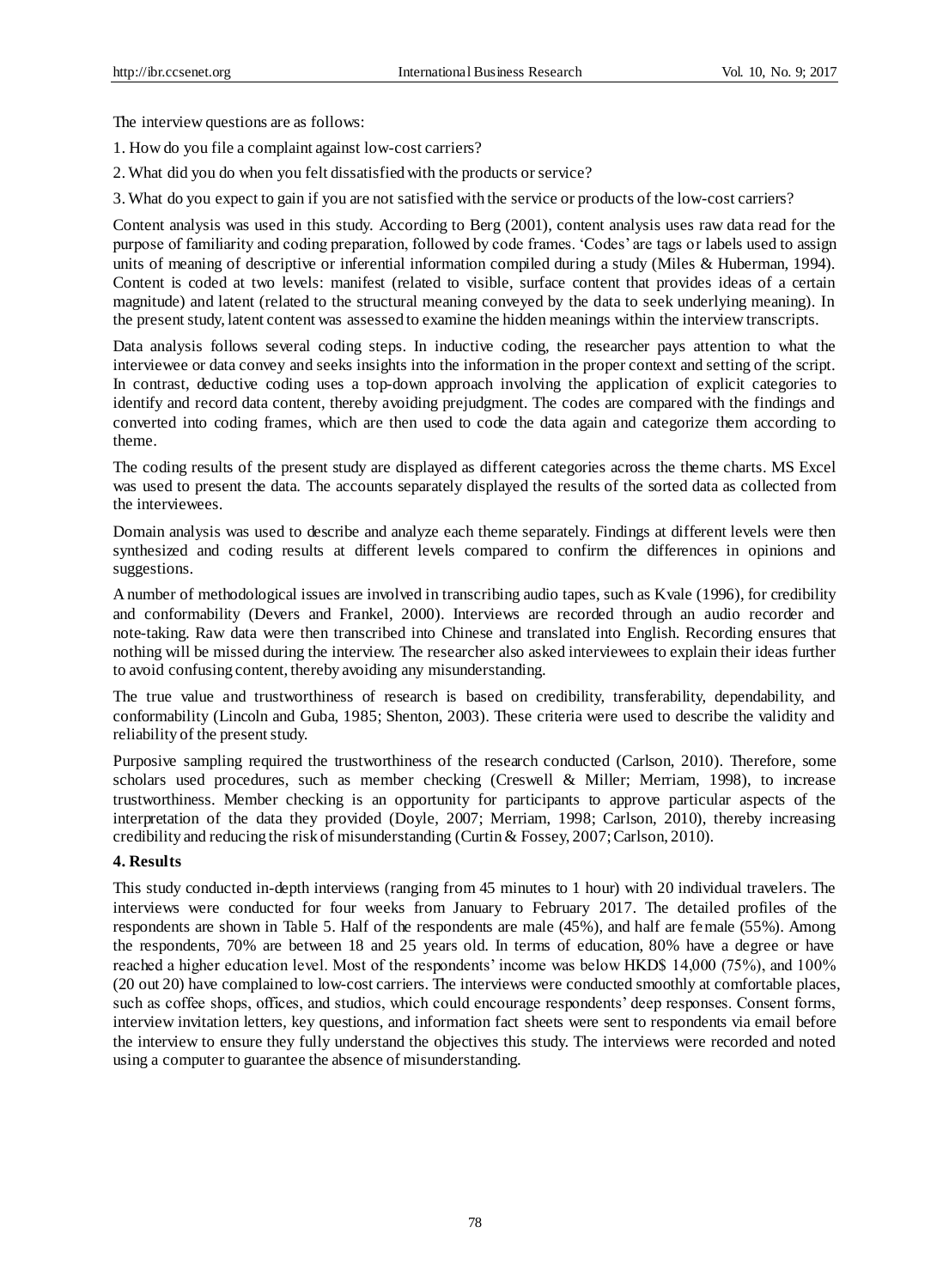| Characteristics             |                          | Frequency      | Percentage |
|-----------------------------|--------------------------|----------------|------------|
| <b>Gender</b>               | Male                     | 9              | 45%        |
|                             | Female                   | 11             | 55%        |
| Age                         | 18 to 25                 | 14             | 70%        |
|                             | 26 to 33                 | 3              | 15%        |
|                             | 34 to 41                 | 3              | 15%        |
| <b>Education Level</b>      | Certificate, diploma, or | 4              | 20%        |
|                             | higher diploma           |                |            |
|                             | Degree or above          | 16             | 80%        |
| <b>Income Level</b>         | \$8000 or under          | 13             | 65%        |
|                             | \$8001 to 14,000         | C              | 10%        |
|                             | \$14,001 to 20,000       | $\overline{2}$ | 10%        |
|                             | $$20,001$ or above       | 3              | 15%        |
| <b>Complaint Experience</b> | Yes                      | 20             | 100%       |
| with Low-cost Carriers      | N <sub>0</sub>           | 0              | $0\%$      |

#### Table 1. Profile of Respondents

*4.1 Macau Passengers' Perception toward Complaint to Low-cost Carriers*

#### 4.1.1 Opinions on Complaints to Low-cost Carriers

Most respondents believe that complaining is a rational phenomenon and a good way to express dissatisfaction if the service was not up to their standards. The respondents believe that a complaint must be followed by an improvement. However, some respondents did not expect much when they complained. They believe that not all low-cost carriers are willing to handle complaints. One respondent believes that complaining about a firm's attitude is necessary to bring light to the unfair treatment. The respondent believes that most low-cost carriers' performances were as low as their price.

#### 4.1.2 Reason for Macau Passengers to Complain to Low-cost Carriers

Based on Chan (2000), two important base reasons on which buyers evaluate competing airline offers are schedule and price. However, there are other secondary reasons, but important, quality of service aspects that a consumer may consider in their ultimate choice of an airline. Such aspects as safety, comfort of the seats, in-flight amenities (e.g. food and beverages), attitude of the ground and flight crew, financial stability of the airline, on-time performance of the flights, assurance that luggage bags arrive with the passengers, the perceived likelihood of being "bumped" from a flight, and frequent flyer programs may also be important evaluation criteria.

So the author concluded three main situations that lead passengers to complain.

The first situation is cabin tangible elements, which include 1) narrow seats and 2) aging equipment. Most low-cost carriers use single and small airplanes to operate their flights. Companies add the most seats possible to maximize profits, but extra seats occupying limited space has led passengers to have uncomfortable experiences, such as 3) noise, 4) dirty cabins, and 5) selling of products. Low-priced tickets decrease profits. Thus, low-cost carriers have started selling products, such as fragrances and make-up, to gain further profits. Such action disturbs most resting passengers, who want a quiet cabin environment.

The second and most common situation is flight delays or immediate cancellations. All passengers regardless of destination would be affected if a flight does not depart on time.

The last situation is customer service, which focuses mainly on 1) staff attitude, 2) unprofessionalism, and 3) low efficiency. The researcher summed up the main reasons for complaints as service quality. Brand Tronvoll (2008) stated that "the service process on staff is important and affect service quality." Thus, the service quality of the staff is an important point in a low-cost carrier's business.

#### *4.2 Passengers Complaint Responses Expressed to Low-cost Carriers*

All respondents stated that they have filed complaints. The number of passengers who took private actions were slightly higher than those who took public actions. Private actions implied less effort for consumers to complain (Broadbridge & Marshall 1995). Therefore, passengers find it easy to take private action for complaints. Only two out of twenty respondents claimed they will not proceed with any private action because it was "not worth complaining about" and "not effective." Most respondents claimed they would proceed with the private action, such as 1) spread negative word-of-mouth, 2) boycott the low-cost carrier, and 3) utilize social media. The respondents had shown their aggression regarding the incidents by using the internal source to share the experience with friends and family. The aim of sharing the experience with family and friends was 1) to alert friends and family, 2) encourage friends and family not to take the airline, 3) seek support, and 4) express and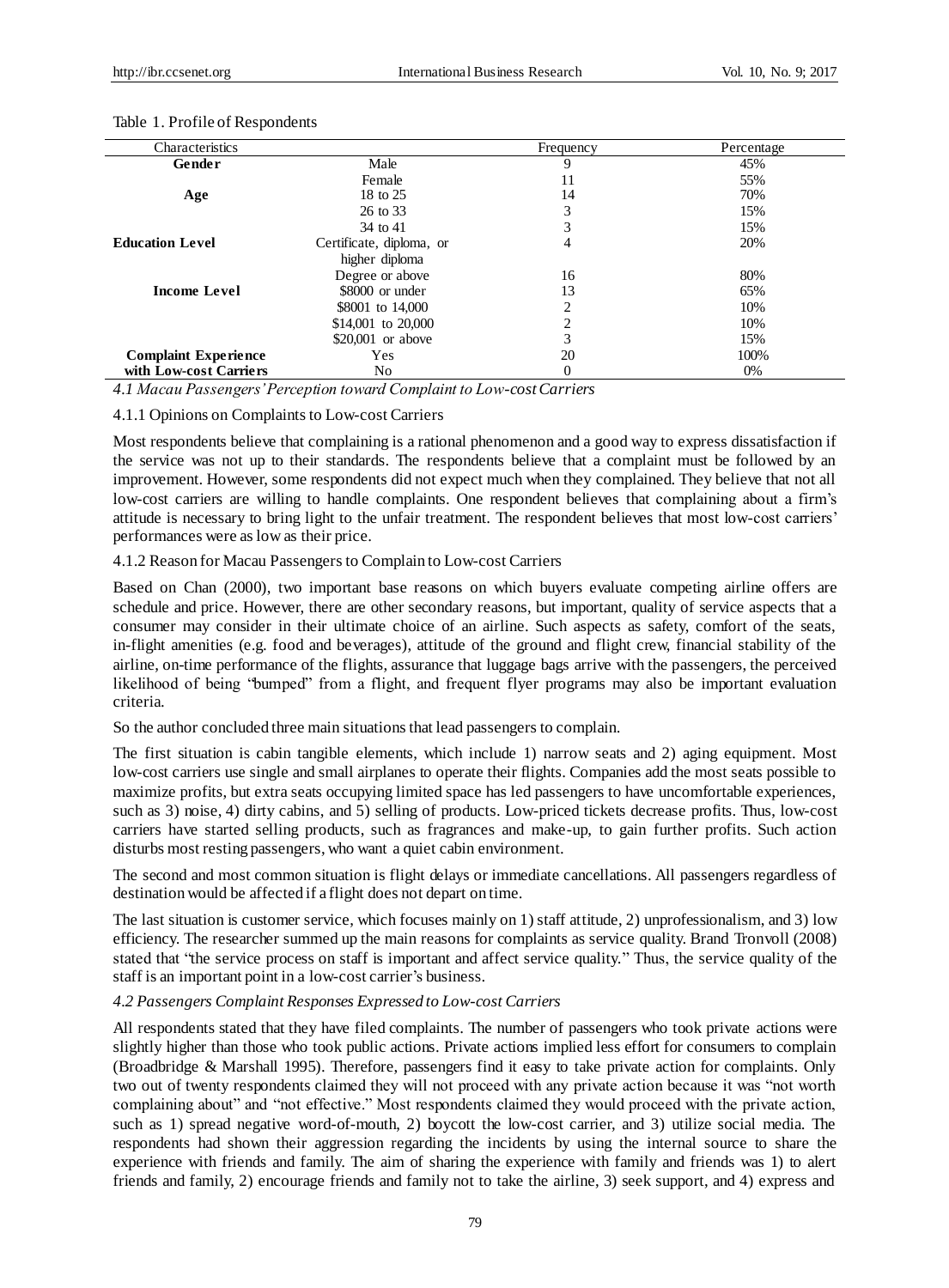project. Given the present technological advancement, some respondents claimed they will share their experiences with others using an external source, such as sharing their flying experiences in their social media accounts. Respondents draw support from others by posting the experience on the social media platforms, such as Wechat, Weibo, Facebook, Instagram, and Fora.

Over half of the respondents take public action when they feel dissatisfied. Public action includes 1) complaining to the staff, 2) complaining to the cabin purser, 3) filling in the complaint forms, 4) contacting the low-cost carrier, 5) emailing the official website, and 6) gathering people to complain together. The aims of taking public action are 1) reflection, 2) seeking economic incentives, 3) solving problems, and 4) seeking an apology.

However, 6 out of 20 respondents would not take any public action because it is 1) useless 2) time consuming, 3) embarrassing, 4) pleasant emotion, 5) troublesome, and 6) lack of awareness. Some important factors influence passengers not to take any public action. Most passengers want to keep a good mood during their trips. Most Chinese passengers think complaining to the staff or cabin pursers face-to-face would be embarrassing. Moreover, some passengers are unaware of their rights and do not know how to complain. Thus, all low-cost carrier employees should be aware that taking care of an airline is a collective behavior. Passengers who are unorganized in advance may encounter unfair treatment or service failure. Chinese passengers gather together may express dissatisfaction.

# *4.3 Recommendations to Management on Devising Policies to Improve Complaint Handling and Service Recovery*

More than half of the respondents would choose to patronize a carrier depending on 1) price, 2) flight time, and 3) preference. A total of 15% of the interviewees (3 out of 20) would not patronize the same low-cost carrier because of lack of trust. The respondents' answers show that low-cost carriers have no completely loyal passengers. Most passengers who take low-cost carriers only consider the price.

A total of 30% of interviewees (6 out of 20) would patronize the same low-cost carrier because of 1) good reputation or 2) having no other choice. This kind of phenomenon, which marketers should focus on, is that some passengers chose to patronize the carrier again not because they are satisfied but because some aviation routes in Macau had been monopolized by one low-cost carrier. Passengers were more likely to change their choices if another low-cost carrier operates the same route.

# 4.3.1 Providing Training to Staff

The respondents exhibited strong expectations that the carrier would provide staff training. Staff members are required to display good attitude and manners when serving passengers. Thus, the management must provide consumer service training more than job training. Such as 1) The classification of passenger complaints into invalid complaints and effective complaints, according to the causes, nature and extent of the consequences of different, but also divided into general complaints and major complaints. 2) Practitioners should improve their inner self-restraint, do good details and enhance their sense of responsibility. Customer service training could help maintain the carrier's reputation and increase profit.

# 4.3.2 Revising the Management Process

Several respondents claimed that they would not take public action because it is time-consuming. The complaint process is time-consuming and ineffective. Managers take a long time to handle their complaint. Moreover, passengers do not receive immediate and reasonable feedback. Thus, low-cost carriers must provide training on handling complaints among the managers to enhance customer loyalty.

# 4.3.3 On-time Performance

Punctuality is important for airlines and their passengers. (Soomer, M. J., & Franx, G. J., 2008). Respondents claimed that some low-cost carriers are not usually punctual. A flight delay or cancellation would affect the passengers' itineraries and waste passengers'time. Thus, low-cost carriers must ensure punctuality and provide a series of measures to address situations that cause delay.

# **5. Significance of the Findings**

The following table displays "new findings" from the in-depth interviews.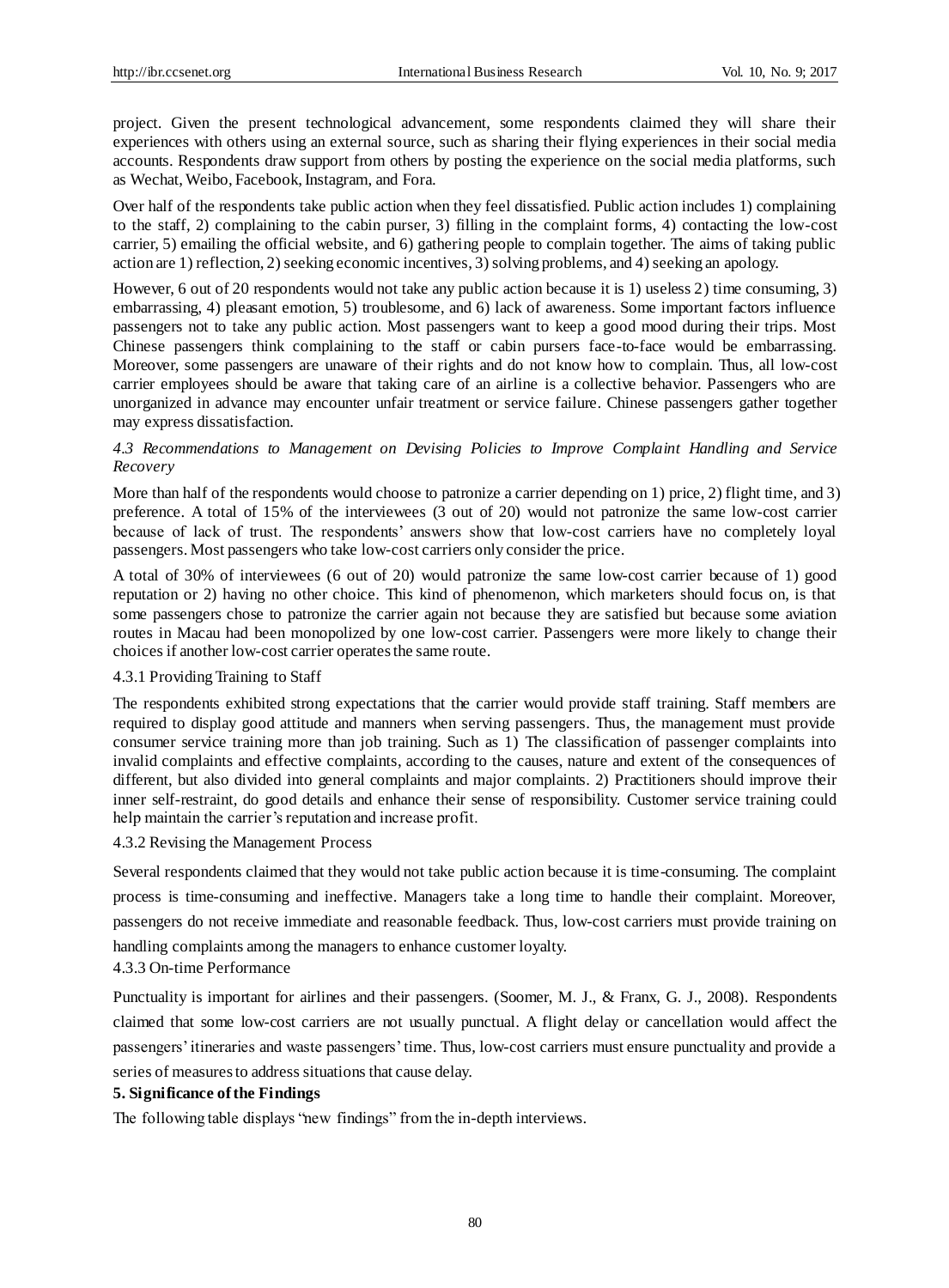| Loyalty issue     | Low-cost carriers have no absolutely loyal passengers and low price is the key factor to |
|-------------------|------------------------------------------------------------------------------------------|
|                   | attract passengers.                                                                      |
| Cultural variable | Chinese "Face culture" and collectivism culture (DeFranco, 2005)                         |
|                   | Chinese passengers feel embarrassed if they complain to the staff face-to-face.          |
|                   | Chinese passengers set higher standards to service providers because they need to be     |
|                   | given "face."                                                                            |
|                   | People gather to complain together "collectivism" (Hofstede, 1980)                       |
| No action         | No action does not indicate the absence of dissatisfaction.                              |
|                   | 1. Passengers' low expectation can lead to no complaints.                                |
|                   | 2. Passengers lack awareness of their consumer rights.                                   |

#### Table 2. New Findings

#### *5.1 Loyalty Issue*

Rothenberger, Grewal, and Iyer (2008) mentioned that price is a concrete cue used by consumers to evaluate quality, value, and purchase intentions. Favorable price perceptions (e.g., fair prices and good value) are likely to enhance customer loyalty (i.e., the greater likelihood of recommending and reusing the service provider). Flight ticket prices in the low-cost carrier industry change frequently. Moreover, every low-cost carrier sets low ticket prices. Hence, the absolutely cheapest air company cannot be determined. Price is the usual factor leading passengers to choose a low-cost carrier. A low-cost carrier with an "attractive" price becomes competitive even when its service quality is good as the others. Therefore, low-cost carriers do not have absolutely loyal passengers. The key marketing strategies are to try their best to provide good service and set the ticket prices as low as possible.

#### *5.2 Cultural Variable*

DeFranco et al. (2005) found that customers with different cultural backgrounds have different preferences on what is important, how service should be delivered, and whether complaints should be raised if the expected standards are not achieved. Au, Law, and Buhalis (2010) stated that culture plays an important role in determining how customers expect services to be delivered and their complaint behavior. Hofstede (1980, p. 260) defined culture as the "collective programming of the mind which distinguishes one group of people from another." National cultures differ mainly along four dimensions of power distance, individualism versus collectiveness (I/C), masculinity versus femininity, and uncertainty avoidance. Ho (1980) found that the Chinese attach great importance to the face issue following the high power distance characteristics. Lee and Sparks (2007) discovered that in the Chinese culture, a person's aggressive behavior in public may result loss of face not only for the individual but also for their group members. Similarly, respondents in the present research would feel embarrassed if they complain to the staff face-to-face. The face culture also leads to Chinese passengers setting higher standards for the cabin staff because they need be given "face." Low individualism ranking may be attributed to the high level of emphasis on a collectivist society by the communist rule. Some respondents stated that they may gather people to complain together. Therefore, the Chinese complain by collectivism to achieve what they want or have higher bargaining power.

#### *5.3 No Action*

No action does not mean absence of dissatisfaction. Some respondents claimed that they feel dissatisfaction but do now know how to protect their rights properly. Thus, they do not complain. Most respondents know the low-cost carriers' product features. Thus, they do not expect as much as what they expect from full-service carriers. The passengers do not have expectations and thus have no complaints.

# *5.4 New Framework of Consumer Complaint Behavior*

Gourdin (1988) categorized airline service quality in terms of three items: safety, timelines and price. Elliott and Roach (1993) proposed food and beverage, timely luggage transport, seat comfort, the check- in process, and in-flight service dimensions. Haynes (1994) used the processing of luggage, seat cleanliness, and the check-in process, the convenience of transit, timelines, and handing of customer complaints as the standards of service quality.

Table 3 shows the consumer complaint behavior. Low-cost passengers in Macau take private action, such as sharing the negative word-of-mouth with friends and family on social media platforms and boycotting low-cost carriers. Public action includes complaining to the staff and cabin purser, filling in the complaint form, contacting the low-cost carrier, contacting the carrier through the official website, and gathering people to complain together.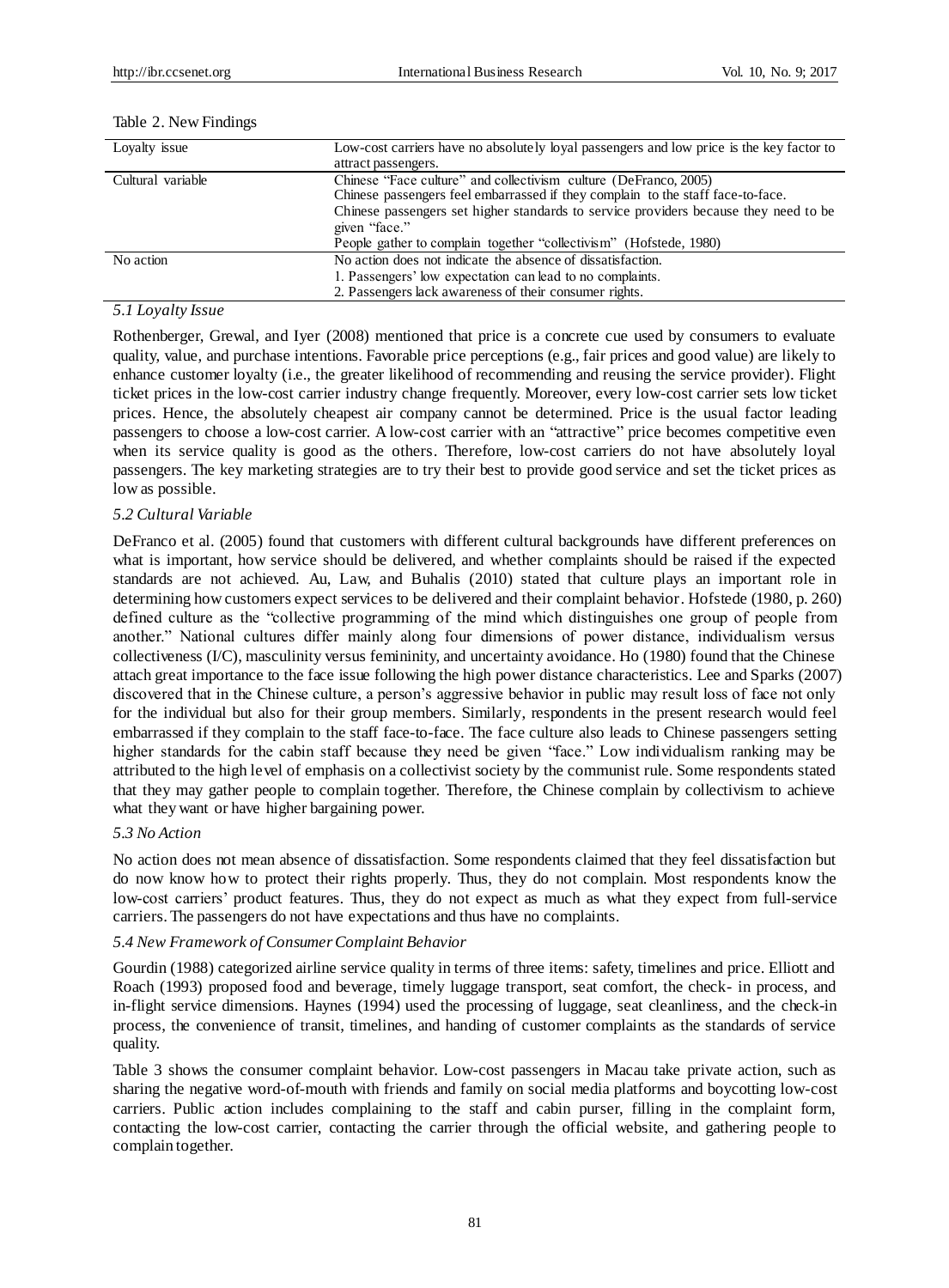# Table 3. New Framework of Customer Complaint Behavior



Resource: Adopted from Day & London, 1977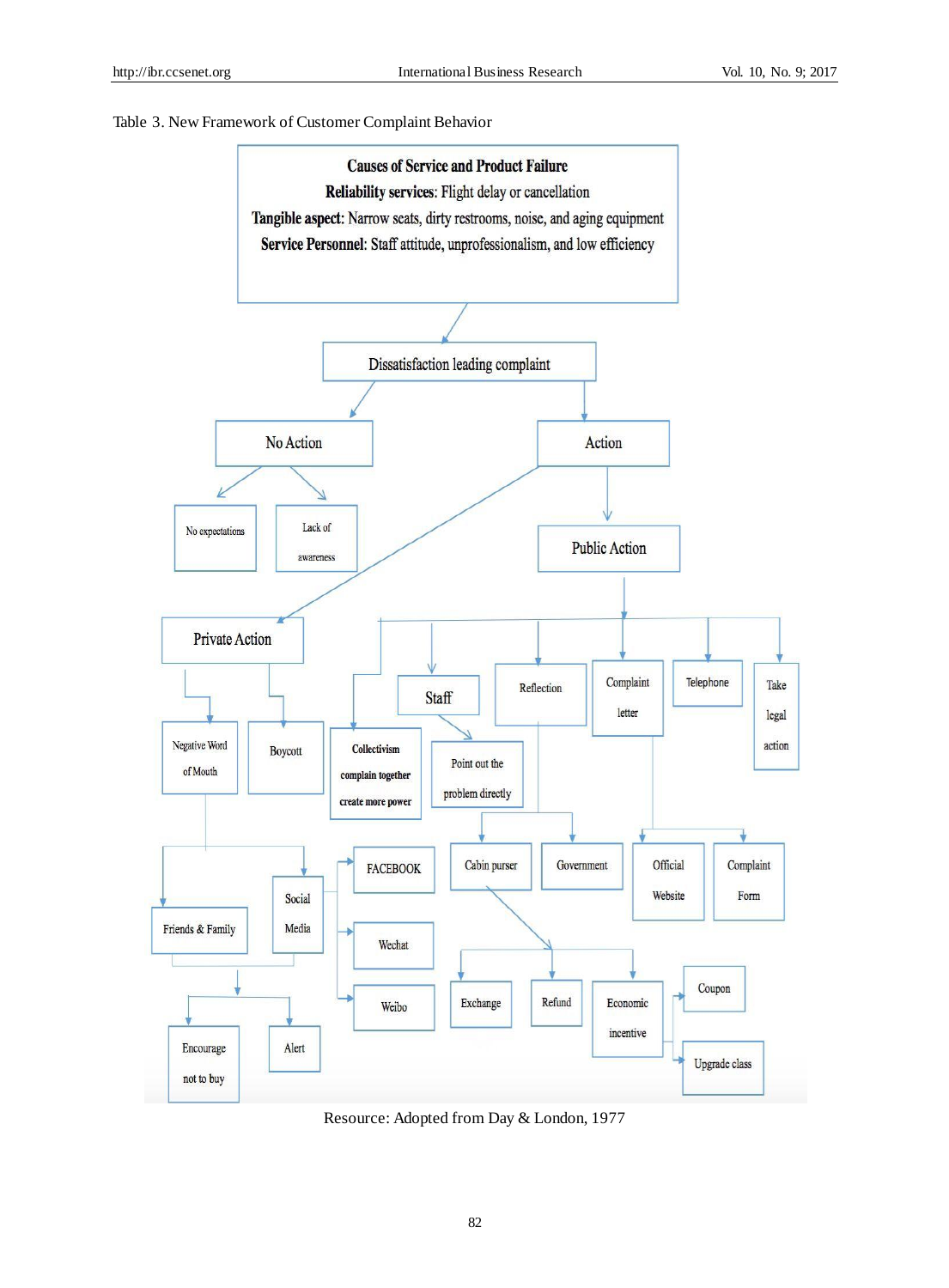# **6. Conclusion**

The airline industry is one of the most important industries that support Macau's economy and hospitality industry. Service providers in this industry should 1) improve and maintain service quality and 2) set the "most attractive" prices to compete with competitors. Moreover, service providers should satisfy customer expectations to generate sales profits and build positive word-of-mouth.

The result of the interviews reflected that cabin tangibles, service quality provided by the staff, and punctuality are the three main concerns of Macau passengers. The passengers take both private and public action to express dissatisfaction. The respondents would take public action by gathering people to complain together. They are concerned with the effectiveness and time consumption. Macau low-cost carriers should provide professional service quality to reach the expectation of customers, reduce their dissatisfaction, and improve their reputation and competitiveness. Therefore, the management and staff of low-cost carriers require further training to improve the companies' strategies and policies.

#### *6.1 Implications for Marketers*

This research discovered that service quality is a critical concern among Macau passengers. Hence, airline management should focus more on the quality of service. Effective marketing strategies should be made considering the large number of alternatives in low-cost carriers. Therefore, the examination of service quality is essential to the industry.

Most respondents take both private and public action when they feel dissatisfied. Hence, the management should be more aware of these kinds of customers. Private action will not normally be brought to the attention of the business but will increase customer attrition. Therefore, service providers should be aware of such customers, obtain their feedback through a questionnaire, and engage them in conversations to gain information on their experience. Moreover, passengers of Macau's low-cost carriers would gather people to complain together, leading to a negative impact on low-cost carriers, which marketers should avoid.

The study also identified strong expectations of training among the staff and management. More training on consumer service is needed for the staff to maintain service quality. Training for the management could place more focus on handling complaints rather than job training. The management should also focus on flight punctuality. If the management handles complaints well, the carrier would increase the opportunity of repurchase. When complaints are resolved satisfactorily, there is a much higher chance that the customers involved will remain loyal. Complaint handing should be seen as a profit center and not a cost center. When a dissatisfied customer defects, the firm loses more than just the value of the next transaction.

# *6.2 Implications for Academicians*

The study identified new findings on complaint behavior from Macau's low-cost carrier passengers. This study discovered new factors on complaints, which include loyalty and cultural issues. Previous studies have claimed that Chinese customers' aggressive behavior in public may result their losing face along with their group members. Therefore, Macau passengers would not complain to the staff face-to-face if they are dissatisfied. Moreover, price is a key factor considered by low-cost carrier passengers. A new conceptual model of CCB is created based on the responses of Macau passengers. Previous scholars have limited awareness of the culture differences with various aspects. The present study identifies the culture that leads to different attitudes as a result of different complaint behaviors. Therefore, this study adds value to the CCB framework.

#### *6.3 Limitations and Further Research*

This study emerged from the related literature, which included the use of secondary data analysis and in-depth interviews. However, this study has several limitations. First, it is limited in terms of sample size. The findings may not be representative of all Macau low-cost carrier passengers. The sample size was small with only 20 participants. Moreover, the research was limited to Macau passengers, and the results may be different from other countries. Therefore, the analysis was drawn with these restrictions in mind.

Future studies should utilize different approaches to collect data, such as the quantitative and qualitative approaches combined. Sample size should also be enhanced, and different education levels included to make the findings more representative and accurate. Furthermore, more in-depth interviews on the perception of complaint behavior, the action taken when consumers felt dissatisfied, or the improvement of low-cost carriers should also be conducted.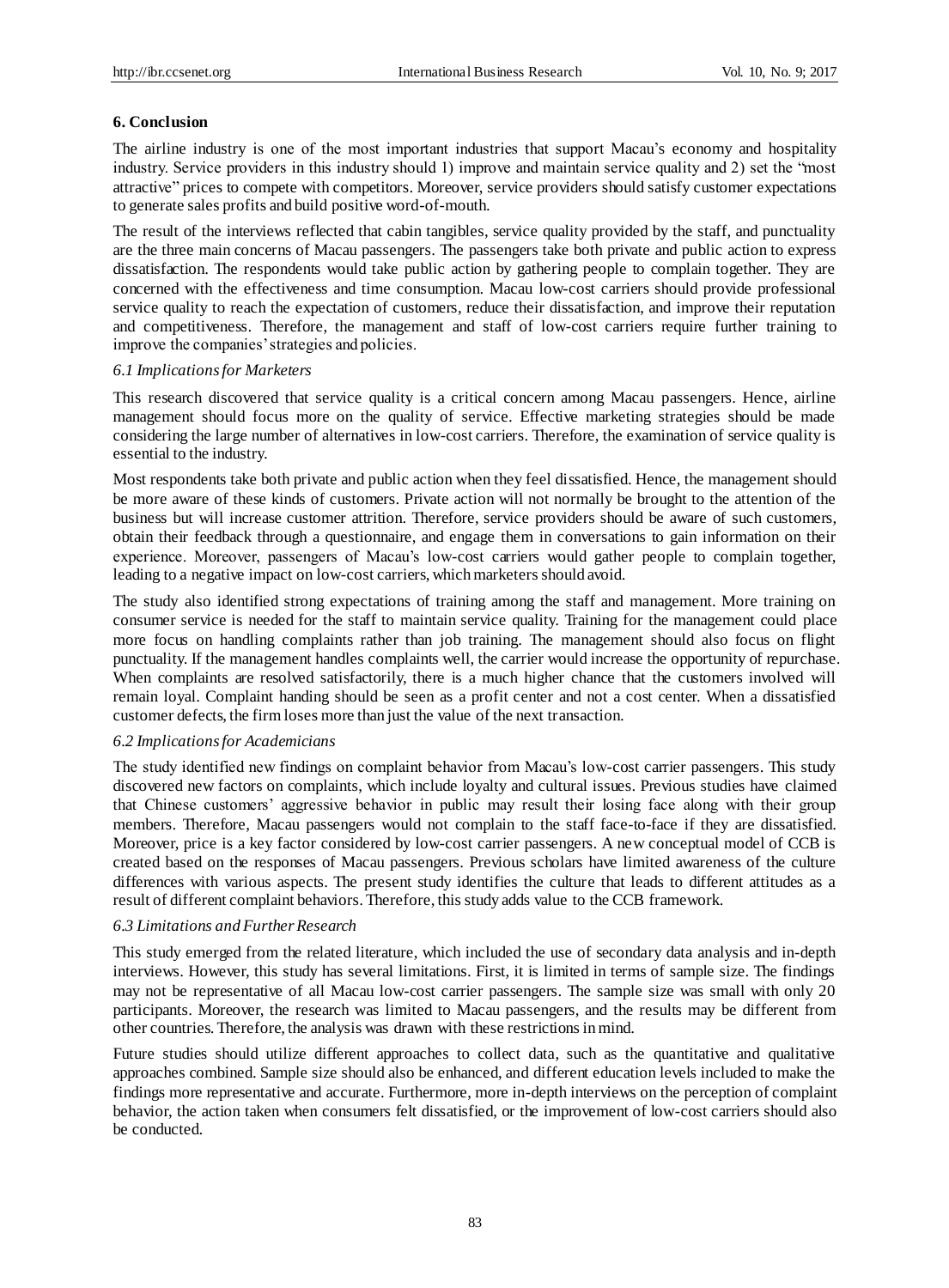#### **References**

- Atalik, O. (2007). Customer complaints about airline service: A preliminary study of Turkish frequent flyers. *Management Research News, 30*(6), 409-419. https://doi.org/10.1108/01409170710751908
- Au, N., Law, R., & Buhalis, D. (2010). The Impact of Culture on eComplaints: Evidence from Chinese Consumers in Hospitality Organizations. Information and Communication Technologies in Tourism 2010. Springer Vienna. https://doi.org/10.1007/978-3-211-99407-8\_24
- Bitner, M. J., Booms, B. H., & Tetreault, M. S. (1990). The Ser vice Encounter: Diagnosing Favorable and Unfavorable Incidents. *Journal of Marketing, 54*(1), 71-84. https://doi.org/10.2307/1252174
- Blodgett, J. G., Bakir, A., Saklani, A., Bachheti, M., & Bhaskar, S. (2015). Customer Complaint Behavior: An Examination of Cultural VS. Situational Factors. *Journal of Consumer Satisfaction, Dissatisfaction and Complaining Behavior, 28,* 61-74.
- Butelli, S. (2007). Consumer complaint behavior (CCB): A literature review. North Umbria University.
- Chen, C. F. (2008). Investigating structural relationships between service quality, perceived value, satisfaction, and behavioral intentions for air passengers: evidence from Taiwan. *Transportation Research Part A: Policy and Practice, 2*(4), 709-717. https://doi.org/10.1016/j.tra.2008.01.007
- Chenga, J. H., Chen, F. Y., & Changc, Y. H. (2008). Airline relationship quality: An examination of Taiwanese passengers. *Tourism Management, 29*(3), 487-499. https://doi.org/10.1016/j.tourman.2007.05.015
- Cronin, J. J. Jr., & Gavin, L. F. (2010), he Implications of Third-Party Customer Complaining for Advertising Efforts. *Journal of Advertising, 39*(2), 21-33. https://doi.org/10.2753/JOA0091-3367390202
- Davidow, M., & Dacin, P. A. (1997). Understanding and influencing consumer complaint behavior: Improving organizational complaint management. *Advances in Consumer Research*, *24*(1), 450-456.Retrieved from http://ezproxy.library.unlv.edu/login?url=http://search.ebscohost.com/login.aspx?direct=true &db=buh&AN=9706280225&site=bsi-live
- Day, R. L., & London, E. L. (1977). Toward a theory of consumer complaining behavior. In A. Woodside, J. Steht & P. Bennet (Eds.), *Consumer and industrial buying behavior.* Amsterdam: North Holland Publishing company.
- Day, R. L., Grabicke, K., Schaetzl, T., & Staubach, F. (1981). The hidden agenda of consumer complaining. *Journal of Retailing, 57*(3).
- Defranco, A., Wortman, J., Lam, T., & Countryman, C. (2005). A Cross-cultural Comparison of Customer Complaint Behavior in Restaurants in Hotels*. Asia Pacific Journal of Tourism Research, 10*(2), 173-190. https://doi.org/10.1080/10941660500135969
- Elad, G. G., & Brashear, P. C. M. (2012).A structural guide to in-depth interviewing in business and industrial marketing research, *Journal of Business & Industrial Marketing, 27*(7), 547-555 https://doi.org/10.1108/08858621211257310
- Gilly, M. C., Stevenson, W. B., & Yale, L. J. (1991).Dynamics of complaint management in the service organization, *Journal of consumer affairs, 25*(2), 295-322. https://doi.org/10.1111/j.1745-6606.1991.tb00007.x
- Gupta, D. R., & Sharma, P. (2015). A Study of Complaint Behavior Intentions of Airline Passengers.*International Journal of Hospitality & Tourism Systems, 8*(2), 23-31. https://doi.org/10.21863/ijhts/2015.8.2.012
- Harris, K. L., Lionel, T., & Jacqueline, A. W. (2013). Justice for Consumers Complaining Online or Offline: Exploring Procedural, Distributive, and Interactional Justice, and the Issue of Anonymity, *Journal of Consumer Satisfaction, Dissatisfaction, and Complaining Behavior, 26,* 19-39.
- Harrison, W. L. J. (2001). E-complaining: a content analysis of an Internet complaint forum. *Journal of service marketing, 15*(5), 397-412. https://doi.org/10.1108/EUM0000000005657
- Hirschman, A. O. (1970).*Exit, voice and loyalty: responses to decline in firms, organizations and states.*  Cambridge: Harvard University Press.
- Ho, D. Y. F. (1980). Face and Stereotyped Notions about Chinese Face Behavior. Philippine. *Journal of Psychology, 13,* 20-33.
- Hofstede, G. H. (1980). Culture's Consequences: International Differences in Work-related Values. Sage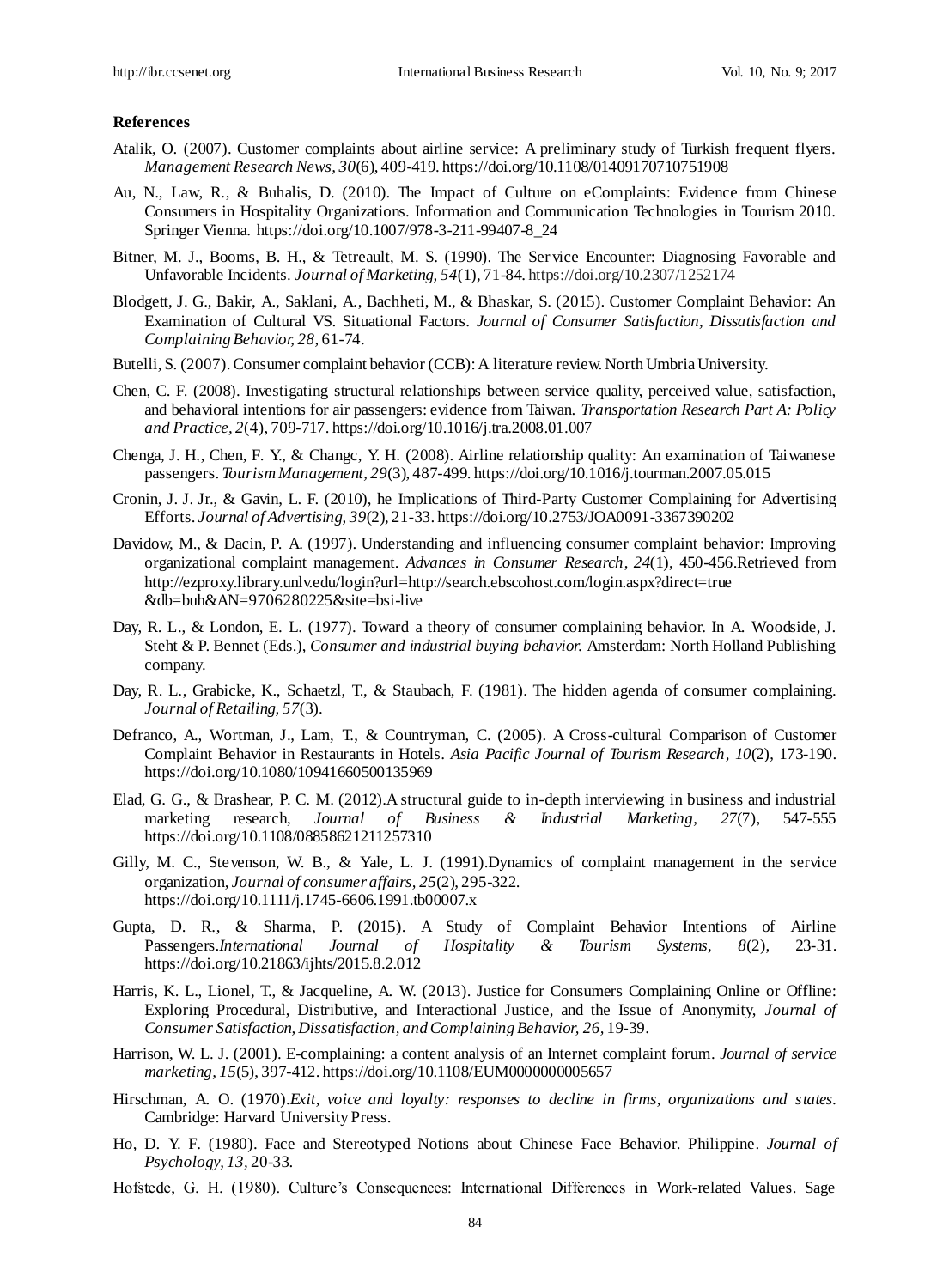Publications, Beverly Hills, CA.

- Hsieh, S. Y., Thomas, D., & Rotem, A. (2005).The organizational response to patient complaints: a case study in Taiwan. *International Journal of Health Care Quality Assurance, 18*(4), 308-320. https://doi.org/10.1108/09526860510602578
- Hung. C. W., & Cheng, C. C. (2013). A hierarchical model of service quality in the airline industry. *Journal of Hospitality and Tourism Management, 20,* 13-22. https://doi.org/10.1016/j.jhtm.2013.05.001
- Jacoby, J., & Jaccard, J. (1981). The sources, meaning and validity of consumer complaint behavior: a psychological analysis. *Journal of Retailing, 57*(3), 4-23.
- Jin, L. (2010). Determinants of customers' complaint intention. *Nankai Business Review International, 1*(1), 87. https://doi.org/10.1108/20408741011032872
- Kau, A. K., & Loh, E. W. Y. (2006).The effects of service recovery on consumer satisfaction: a comparison between complainants and non-complainants. *Journal of Service Marketing, 20*(2), 101-111. https://doi.org/10.1108/08876040610657039
- Kulatunga, K. J., Amaratunga, R. D. G., & Haigh, R. P. (2007). Researching construction client and innovation: methodological perspective, in: 7th International Postgraduate Conference in the Built and Human Environment. http://eprints.hud.ac.uk/22638/
- Kvale, S. (1996). Interviews: an introduction to qualitative research interviewing. Thousand Oaks, CA: Sage
- Lam, T., & Tang, V. (2003). Recognizing Customer Complaint Behavior-The case of Hong Kong Hotel Restaurants. *Journal of Travel & Tourism Marketing, 14*(1). http://dx.doi.org/10.1300/J073v14n01\_05
- Li, M. (2010). Exploration of Chinese consumer complaint behavior in the hospitality industry. Nevada University, Las Vegas. http://digitalscholarship.unlv.edu/thesesdissertations/653
- Liu, R. R. & McClure, P. (2001). Recognizing cross-cultural differences in consumer complaint behavior and intentions: an empirical examination, *Journal of Consumer Marketing*, *18*(1), 54-75. https://doi.org/10.1108/07363760110365813
- Min, G. K., Chung, H. L., & Anna, S. M. (2014). Determinants of Customer Complaint Behavior in a Restaurant Context: The Role of Culture, Price Level, and Customer Loyalty. *Journal of Hospitality Marketing & Management, 23*(8). http://dx.doi.org/10.1080/19368623.2014.896762
- Oh, D. G. (2003). Complaining behavior of public library users in South Korea, *Library and information science research*, *25,* 43-62. https://doi.org/10.1016/S0740-8188(02)00165-2
- Oh, D. G. (2004). Complaining behavior of academic library users in South Korea, *Journal of academic librarianship, 30*(2), 136-144. https://doi.org/10.1016/j.acalib.2004.01.004
- Oh, D. G. (2006). Complaining intentions and their relationships to complaining behavior of academic library users in South Korea, *Library management, 27*(3), 168-189. https://doi.org/10.1108/01435120610652914
- Oliver, R. L. (1987). An investigation of the interrelationship between consumer (dis)satisfaction and complaint reports, *Advances in consumer research, 14,* 218-222. http://acrwebsite.org/volumes/6690/volumes/v14/NA-14
- Özlem, A. (2007). Customer complaints about airline service: a preliminary study of Turkish frequent flyers. *Management Research News*, *30*(6), 409-419. https://doi.org/10.1108/01409170710751908
- Pels, E. (2008). Airline network competition: Full-service airlines, low-cost airlines and long-haul markets. *Research in Transportation Economics, 24,* 68-74. https://doi.org/10.1016/j.retrec.2009.01.009
- Piercy, N. (1995). 'Customer satisfaction and the internal market: marketing our customers to our employees'', *Journal of Marketing Practice: Applied Marketing Science, 1*(1), 22-44. https://doi.org/10.1108/EUM0000000003878
- Plymire, J. (1991).Complaints as opportunities, *Journal of consumer marketing, 8*(2), 39-43. https://doi.org/10.1108/07363769110035009
- Resnik, A., Gnauck, B., & Aldrich, R. (1977). Corporate responsiveness to consumer complaints, in Day, R.L. (ed.) *Consumer satisfaction, dissatisfaction and complaining behavior.* Papers from a Marketing Research Symposium, School of business, Indiana University, Bloomington, April 20-22, 148-152.
- Rothenberger, S., Grewal, D., & Iyer, G. R. (2008). Understanding the role of complaint handling on consumer